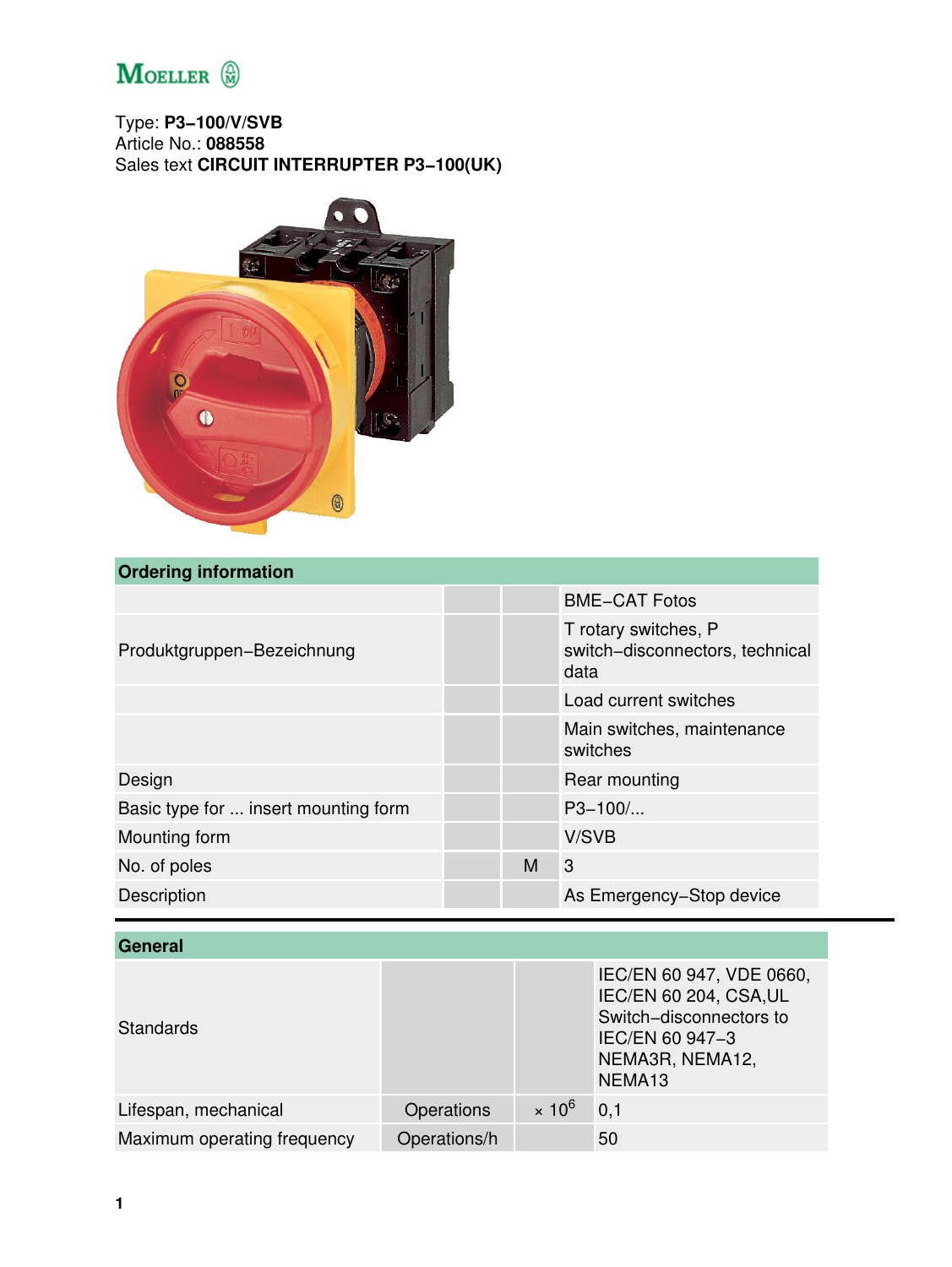| Climatic proofing                                    |                                |                 | Damp heat, constant, to IEC<br>60068-2-78; Damp heat,<br>cyclical, to IEC 60068-2-30 |
|------------------------------------------------------|--------------------------------|-----------------|--------------------------------------------------------------------------------------|
| Ambient temperature                                  |                                |                 |                                                                                      |
| Open                                                 |                                | $^{\circ}$ C    | $-2550$                                                                              |
| Enclosed                                             |                                | $^{\circ}$ C    | $-2540$                                                                              |
| Mounting position                                    |                                |                 | As required                                                                          |
| Mechanical shock resistance to<br>IEC 60068-2-27     | Half-sinusoidal<br>shock 20 ms | $\mathsf{g}$    | $>15$                                                                                |
| <b>Contacts</b>                                      |                                |                 |                                                                                      |
| Rated operational voltage                            | $U_{e}$                        | V AC            | 690                                                                                  |
| Rated impulse withstand voltage                      | $U_{\text{imp}}$               | V AC            | 6000                                                                                 |
| Overvoltage category/pollution<br>degree             |                                |                 | III/3                                                                                |
| Rated uninterrupted current                          |                                |                 |                                                                                      |
| open                                                 | $I_{\rm u}$                    | A               | 100                                                                                  |
| Enclosed                                             | $I_{\rm u}$                    | A               | 100                                                                                  |
| Load rating with intermittent<br>operation, class 12 |                                |                 |                                                                                      |
| AB 25 % DF                                           |                                | $\times$ $I_e$  | $\overline{c}$                                                                       |
| AB 40 % DF                                           |                                | $\times l_e$    | 1,6                                                                                  |
| AB 60 % DF                                           |                                | $\times l_e$    | 1,3                                                                                  |
| Short-circuit rating                                 |                                |                 |                                                                                      |
| Fuse                                                 |                                | $A$ gG/gL       | 100                                                                                  |
| Rated short-time withstand<br>current (1 s current)  | $I_{\text{cw}}$                | $A_{rms}$       | 2000                                                                                 |
| Switching angles                                     |                                | $\circ$         | 90                                                                                   |
| Current heat loss per contact at<br>$I_{\rm e}$      |                                | W               | 7,5                                                                                  |
| <b>Terminal capacities</b>                           |                                |                 |                                                                                      |
| Solid or stranded                                    |                                | mm <sup>2</sup> | $1 \times (2.5 - 35)$<br>$2 \times (2.5 - 10)$                                       |
| Flexible with ferrule to DIN<br>46228                |                                | mm <sup>2</sup> | $1 \times (1.5 - 25)$<br>$2 \times (1.5 - 6)$                                        |
| <b>Terminal screw</b>                                |                                |                 | M <sub>5</sub>                                                                       |
| <b>Tightening torque</b>                             |                                | Nm              | 3                                                                                    |
| <b>Switching capacity</b>                            |                                |                 |                                                                                      |
| <b>AC</b>                                            |                                |                 |                                                                                      |
| Rated making capacity $cos =$<br>0.35                |                                | A               | 950                                                                                  |
| Rated breaking capacity, motor                       |                                |                 |                                                                                      |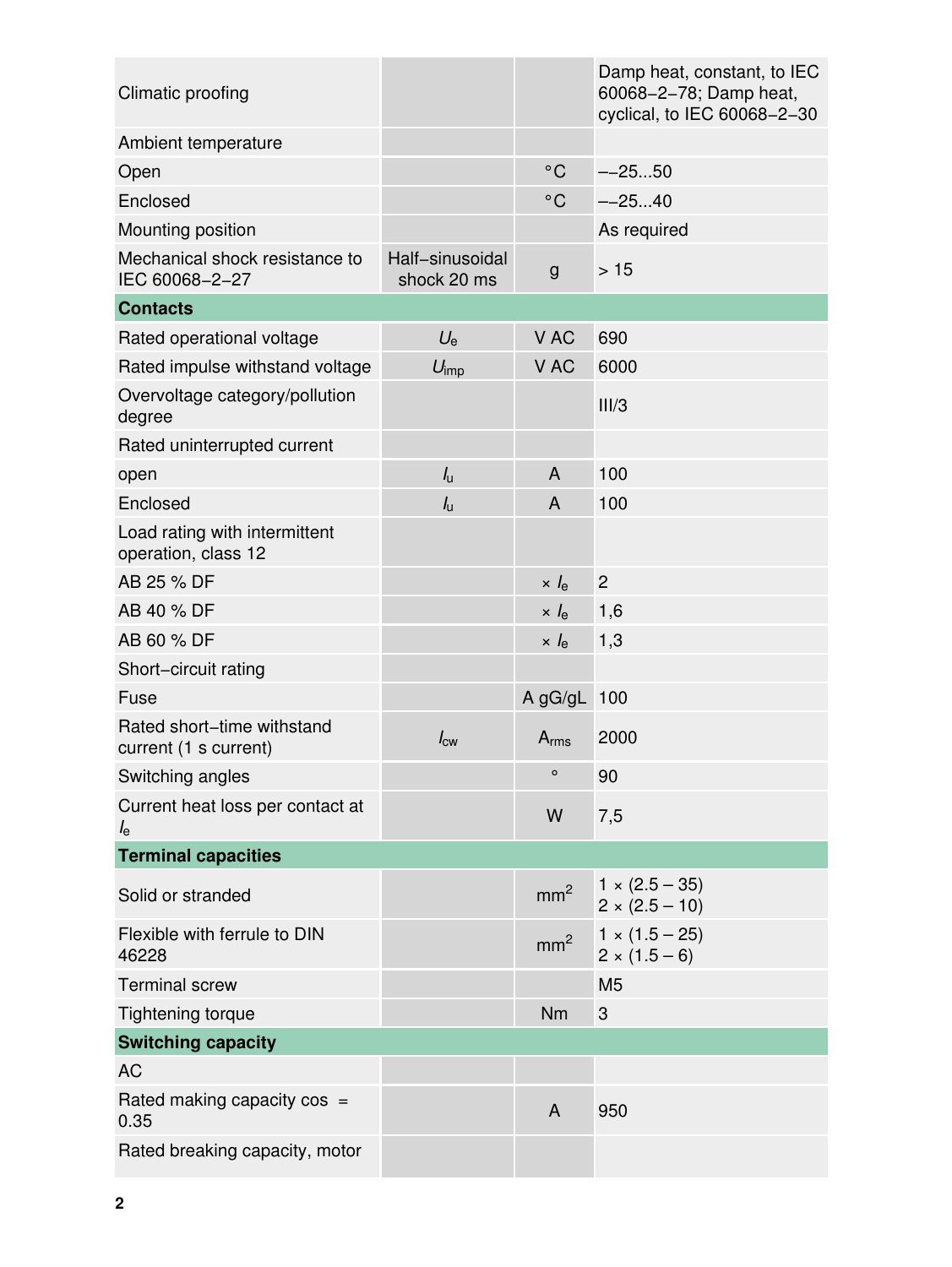| load switch $cos = 0.35$                                              |                  |              |     |
|-----------------------------------------------------------------------|------------------|--------------|-----|
| 230 V                                                                 |                  | A            | 760 |
| 400 V                                                                 |                  | A            | 740 |
| 500 V                                                                 |                  | A            | 880 |
| 690 V                                                                 |                  | A            | 520 |
| Rated operational current 440 V<br>load-break switch AC-21A           | $l_{\rm e}$      | A            | 100 |
| AC-3 motor load switch motor<br>rating                                |                  |              |     |
| 230 V                                                                 | $\overline{P}$   | kW           | 22  |
| 400 V                                                                 | $\overline{P}$   | kW           | 37  |
| 500 V                                                                 | $\overline{P}$   | kW           | 45  |
| 690 V                                                                 | $\boldsymbol{P}$ | kW           | 37  |
| AC-23A Motor load switches<br>(main switches maintenance<br>switches) |                  |              |     |
| 230 V                                                                 | $\boldsymbol{P}$ | kW           | 30  |
| 400 V                                                                 | $\boldsymbol{P}$ | kW           | 50  |
| 500 V                                                                 | $\mathsf{P}$     | kW           | 65  |
| 690 V                                                                 | $\boldsymbol{P}$ | kW           | 45  |
| <b>DC</b>                                                             |                  |              |     |
| DC-1, Load-break switches L/R<br>$= 1$ ms                             |                  |              |     |
| Rated operational current                                             | $I_{e}$          | A            | 100 |
| Voltage per contact pair in series                                    |                  | V            | 60  |
| DC-23A, motor load switch L/R<br>$= 15$ ms                            |                  |              |     |
| 24 V                                                                  |                  |              |     |
| Rated operational current                                             | $I_{e}$          | $\mathsf{A}$ | 50  |
| Contacts                                                              |                  | Quantity 1   |     |
| 48 V                                                                  |                  |              |     |
| Rated operational current                                             | $I_{\rm e}$      | A            | 50  |
| Contacts                                                              |                  | Quantity 2   |     |
| 60 V                                                                  |                  |              |     |
| Rated operational current                                             | $I_{\rm e}$      | $\mathsf{A}$ | 50  |
| Contacts                                                              |                  | Quantity 3   |     |
| 120 V                                                                 |                  |              |     |
| Rated operational current                                             | $I_{\rm e}$      | A            | 25  |
| Contacts                                                              |                  | Quantity 3   |     |
| <b>Notes</b>                                                          |                  |              |     |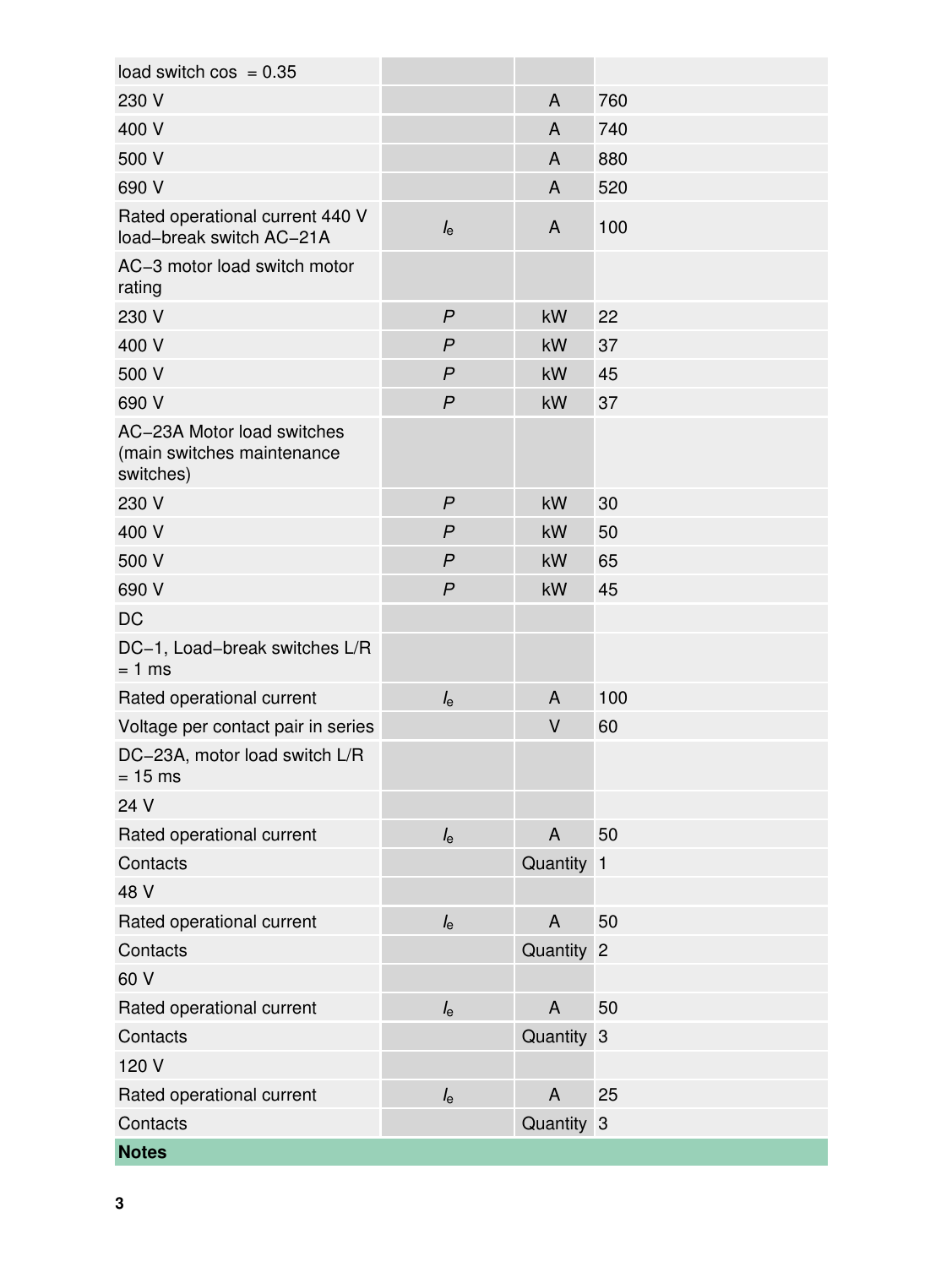| <b>Notes</b> | Main switch characteristics<br>to IEC/EN 60204; positive<br>opening of contacts,<br>operator element positively<br>located on shaft<br>The rated uninterrupted<br>current $I_{\rm u}$ is stated at max.<br>connected cross-section.<br>For terminal capacity solid,<br>stranded and flexible:<br>Max. 2 cross-section sizes<br>difference admissible when |
|--------------|-----------------------------------------------------------------------------------------------------------------------------------------------------------------------------------------------------------------------------------------------------------------------------------------------------------------------------------------------------------|
|              | using 2 conductors.                                                                                                                                                                                                                                                                                                                                       |

#### **Dimensions**



 Shaft can be extended using ZVV−... + ZAV−..., max. F 4 × 25 = 100 mm Not included

### **Dimensions**



Diameter of drilled hole Bottom

## **Dimensions**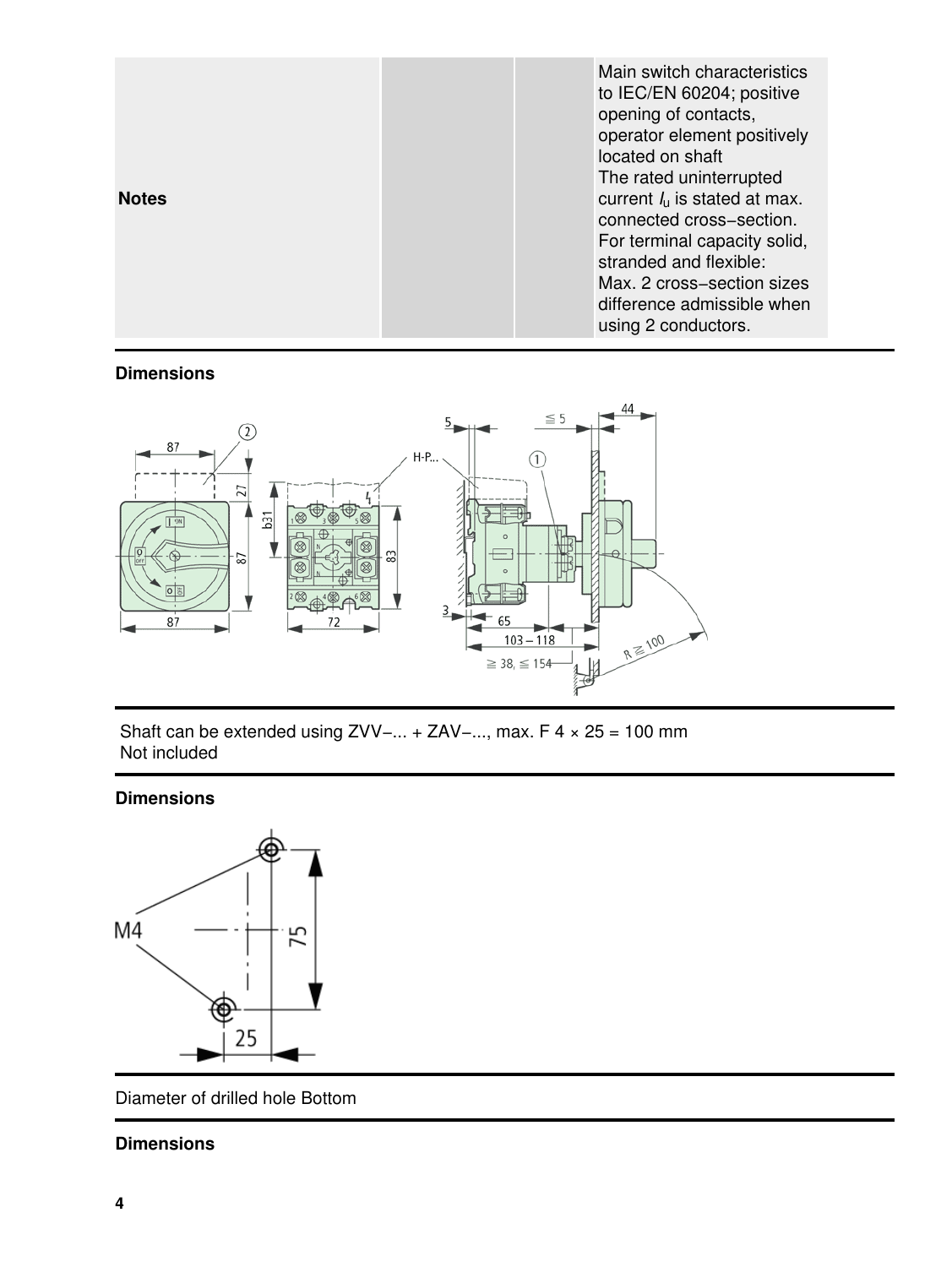

Diameter of drilled hole Door

#### **Dimensions**



## 3 Padlocks

## **Characteristic curve**



For utilisation category AC−4 (extreme load: 100 % inching, reversing or plugging) The blocked rotor current of the motor should not exceed the rated current of the switch for AC−21A to ensure a reasonable device lifespan.

Moeller GmbH, Hein−Moeller−Str. 7−11, D−53115 Bonn